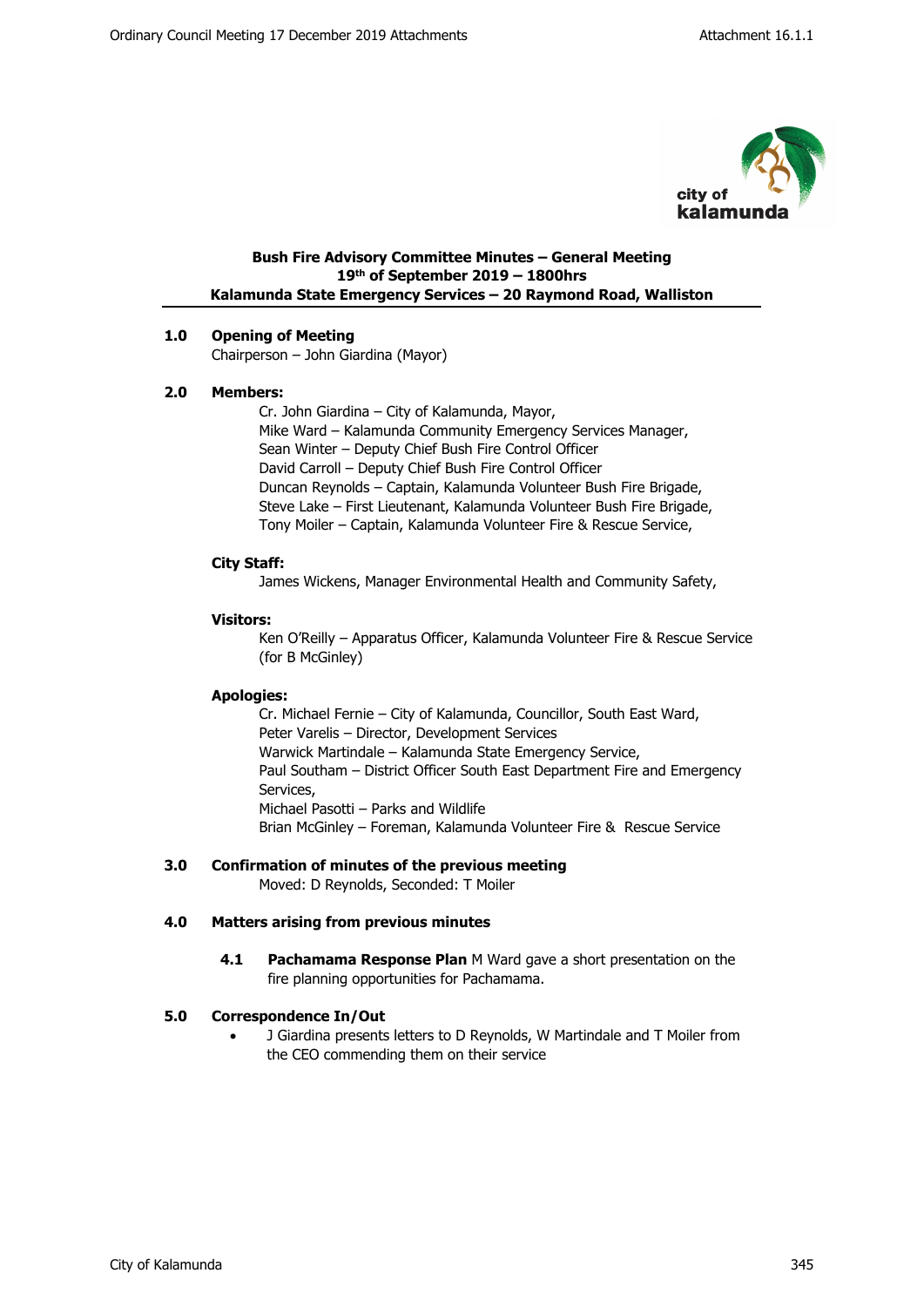

#### **6.0 General Business**

#### **6.1 Fire Hazard Notice**

D Reynolds requests the next fire hazard notice to be presented to BFAC for consultation.

M Ward advises that the development and dissemination of the fire hazard notice does not coincide with the timings of the BFAC meetings, as it is finalised in May.

D Carroll advises that this can be done independently of the BFAC meeting

T Moiler suggested it could be sent at a different time to increase impact, as there is a lot of information contained in the rates package.

M Ward advises that compliance on the fire hazard notice is very good

M Ward agrees with D Carroll to send the fire hazard notice to BFAC members while it is in draft for comment. M Ward is happy to take on any comments

D Carroll - This item is to remain open for the march meeting to allow any comments. A copy of the 2019-2020 notice to be included with the next agenda for further discussion

**ACTION** – the 2019-2020 Fire Hazard Notice to be presented at the March BFAC meeting to discuss any potential enhancements prior to it being finalised in May 2020.

#### **6.2 VFRS Foreman role as City Fire Control Officer**

T Moiler requests that the VFRS foreman is re-added as a Fire Control Officer. Currently, only the Captain of the VFRS is an FCO.

M Ward does not oppose this

**ACTION –** M Ward to arrange for the gazettal of the VFRS foreman as a Fire Control Officer (Completed)

## **6.3 Thank You from Cr John Giardina**

J Giardina advises the meeting that he is up for election this year and thanks the brigades for their work over the years.

T Moiler moves to thank J Giardina for his support in return

J Giardina also acknowledges M Fernie for his support of BFAC

#### **6.4 Hazard Reduction Burning**

D Carroll asks if the City have any high priority burns that need to be completed, that the Brigades should be able to assist where required. The Brigade can prioritise its burns to assist where necessary.

#### **7.0 Agency Update**